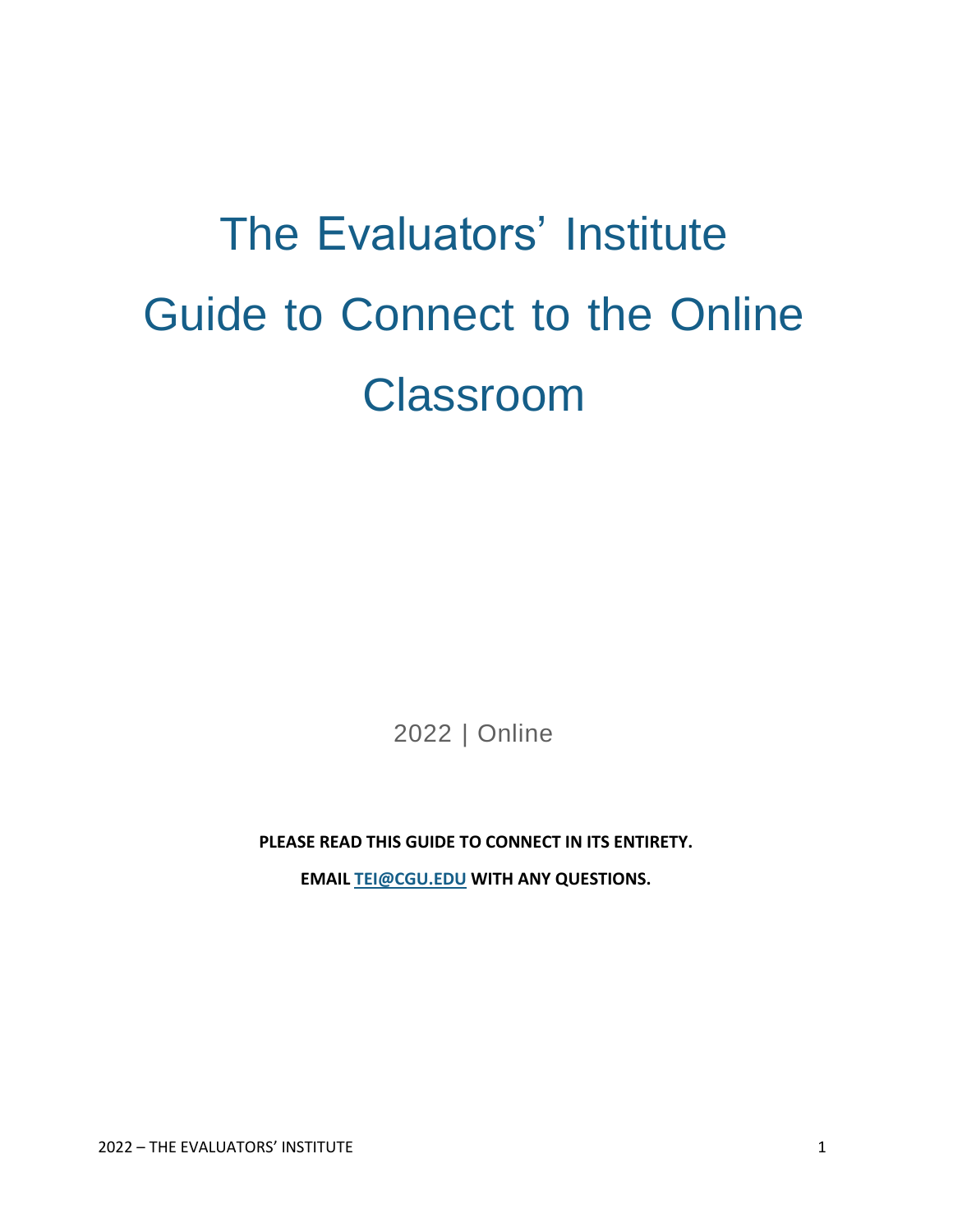# **Contents**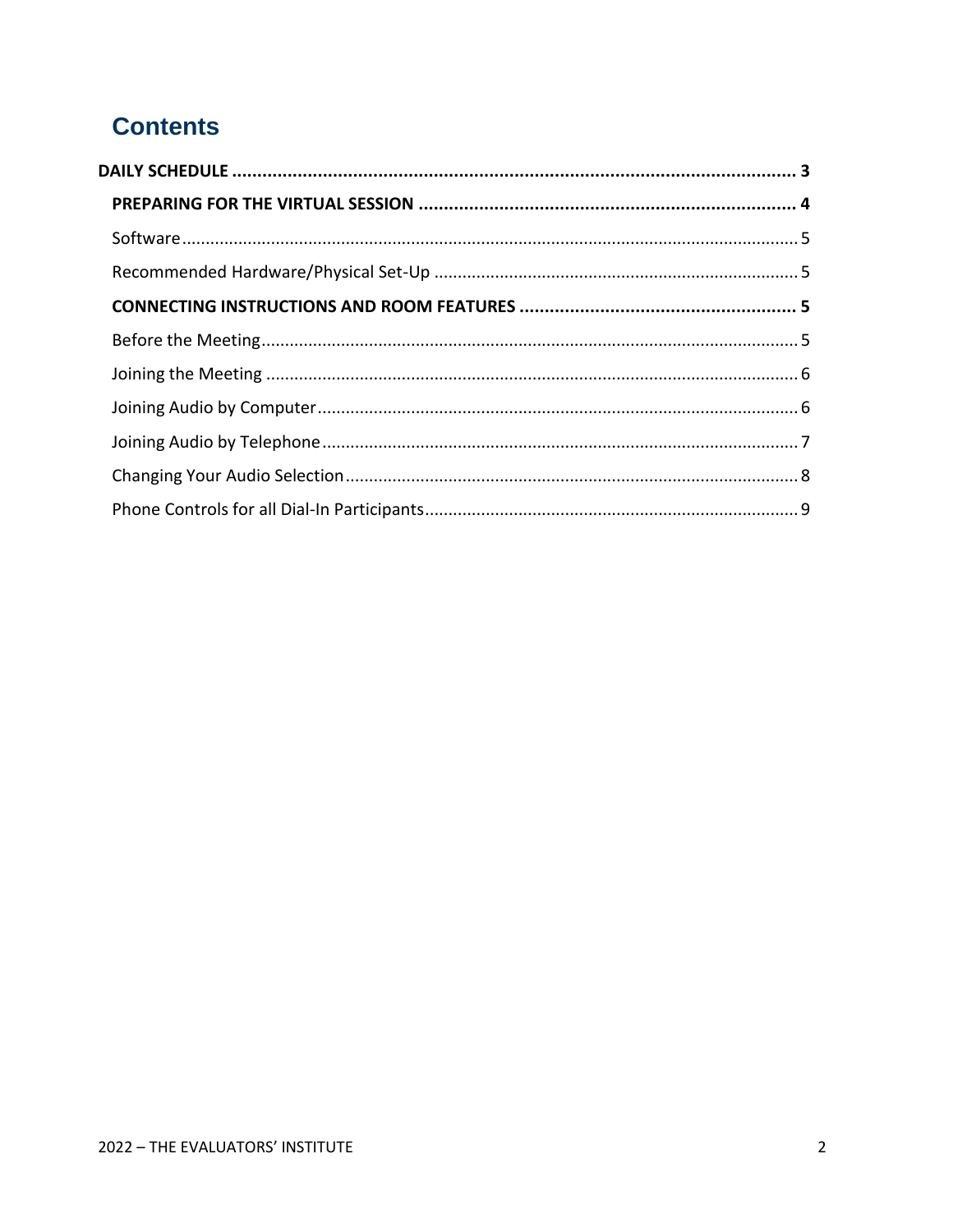# <span id="page-2-0"></span>**DAILY SCHEDULE**

9:30 am: Classrooms open

10:00 am: Courses begin

1:00 pm: Lunch break

2:00 pm: Courses resume

5:00 pm: Courses end

*Please note that times are based on [Eastern](https://tei.cgu.edu/events/september-2020-program/schedule-at-a-glance/) Time.*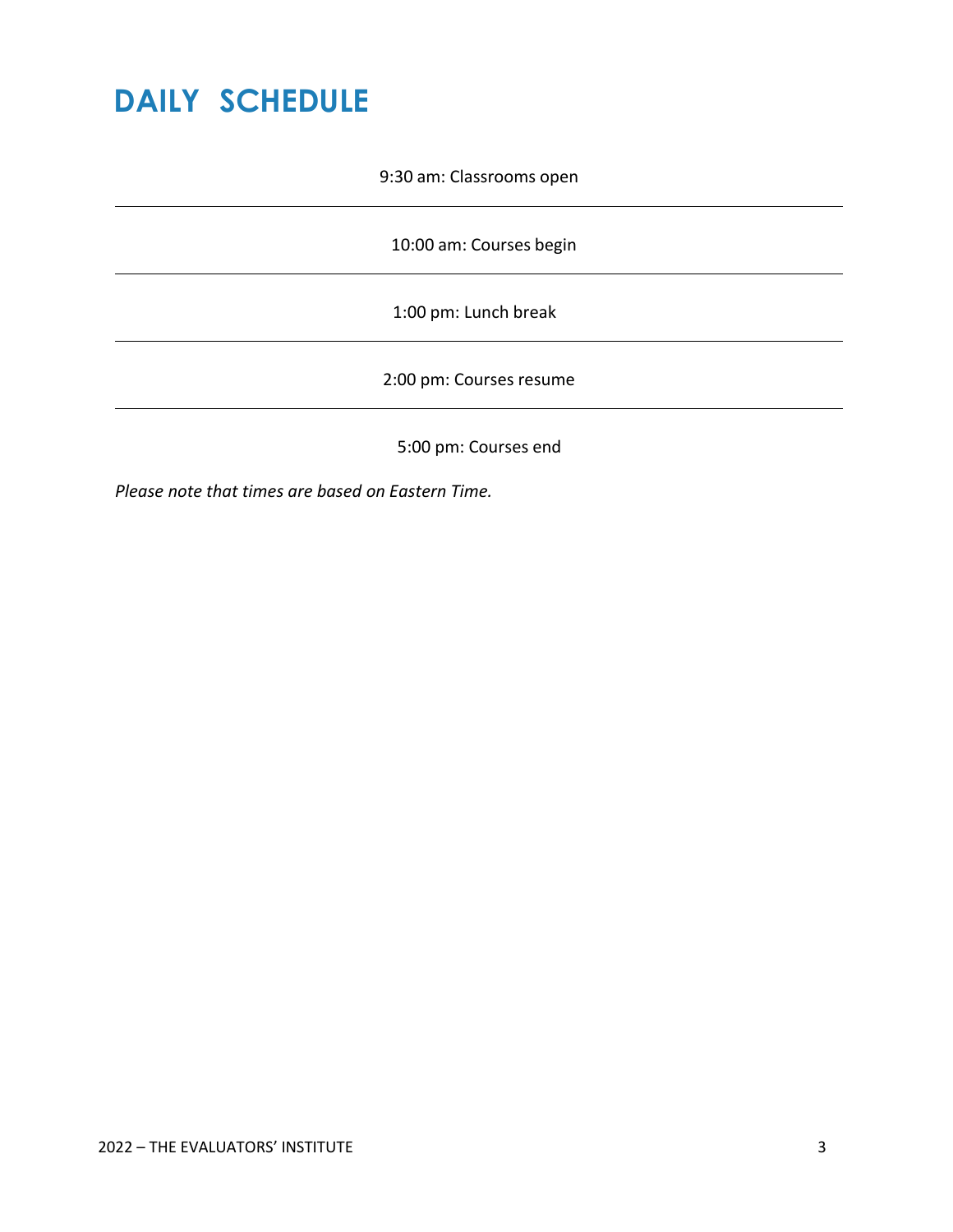#### **Read the Connecting Instructions and Room Features section below before the day of your course.**

<span id="page-3-0"></span>In order to participate fully in your TEI co[urse you will need to ensure that your sound system,](https://tei.cgu.edu/areasofstudy/evaluation-approaches-and-techniques/#evaluability-assessment) microphone, and computer connection are set-up properly. Please read through this guide carefully to be sure that you have the technology you need in place before your course.

On the day of your class, we ask that you login at **[9:30 AM Eastern Time](https://encompassworld.zoom.us/j/97187495809)** so that we can confirm your audio and connection before class begins. Once you have checked in with the TEI Producer, you may step away from your computer until 10:00 AM Eastern Time. Please note that we will not be able to adjust your audio, microphone, or connection after the course has begun and that TEI will not be able to issue any refunds or vouchers due to issues with your audio or your connectivity that may arise during the course. If you do run into any challenges on the day of the delivery, please email our team right away at [tei@cgu.edu](mailto:tei@cgu.edu) for assistance.

Course credit toward TEI certificates will only be given to those who participate in the class, so please be sure to check in early to set yourself up for success!

# **PREPARING FOR THE VIRTUAL SESSION**

Our sessions will be highly interactive and will include multiple moments for participants to speak. We encourage each participant to connect to the virtual meeting room from your individual computer and to use a microphone headset with a USB port.

We recommend that you identify a quiet room with [a closed door t](mailto:tei@cgu.edu)hat you can sit in during the session. Please close all other programs on your computer before **logging into the virtual room 30 minutes early to ensure we start on time.**

<span id="page-3-1"></span>Detailed instructions for connecting to the meeting room are included in this version of the TEI Guide to Connect to support you in familiarizing yourself with the Zoom platform. Please review the minimum system requirements below **before** logging into the session.

If you have any questions about whether or not your operating system and software are compatible with Zoom, please see the article System requirements for Windows, macOS, and Linux in Zoom's help center.

In summary, we would recommend the following, but do review the detailed articles to ensure that your systems are compatible:

### *Software*

- Operating system: XP, Vista, Windows 7 or higher, Mac OS X with Mac OS 10.10 and higher
- Processor: Intel Core2 or equivalent/RAM: 4MB minimum
- Up-to-date version of web browser (Chrome is recommended)
- Java, Flash and cookies enabled on your web browser
- ActiveX enabled on Internet
- <span id="page-3-2"></span>• High-speed Internet connection (DSL, cable modem, ISDN or T1)

#### 2022 – THE EVALUATORS' INSTITUTE 4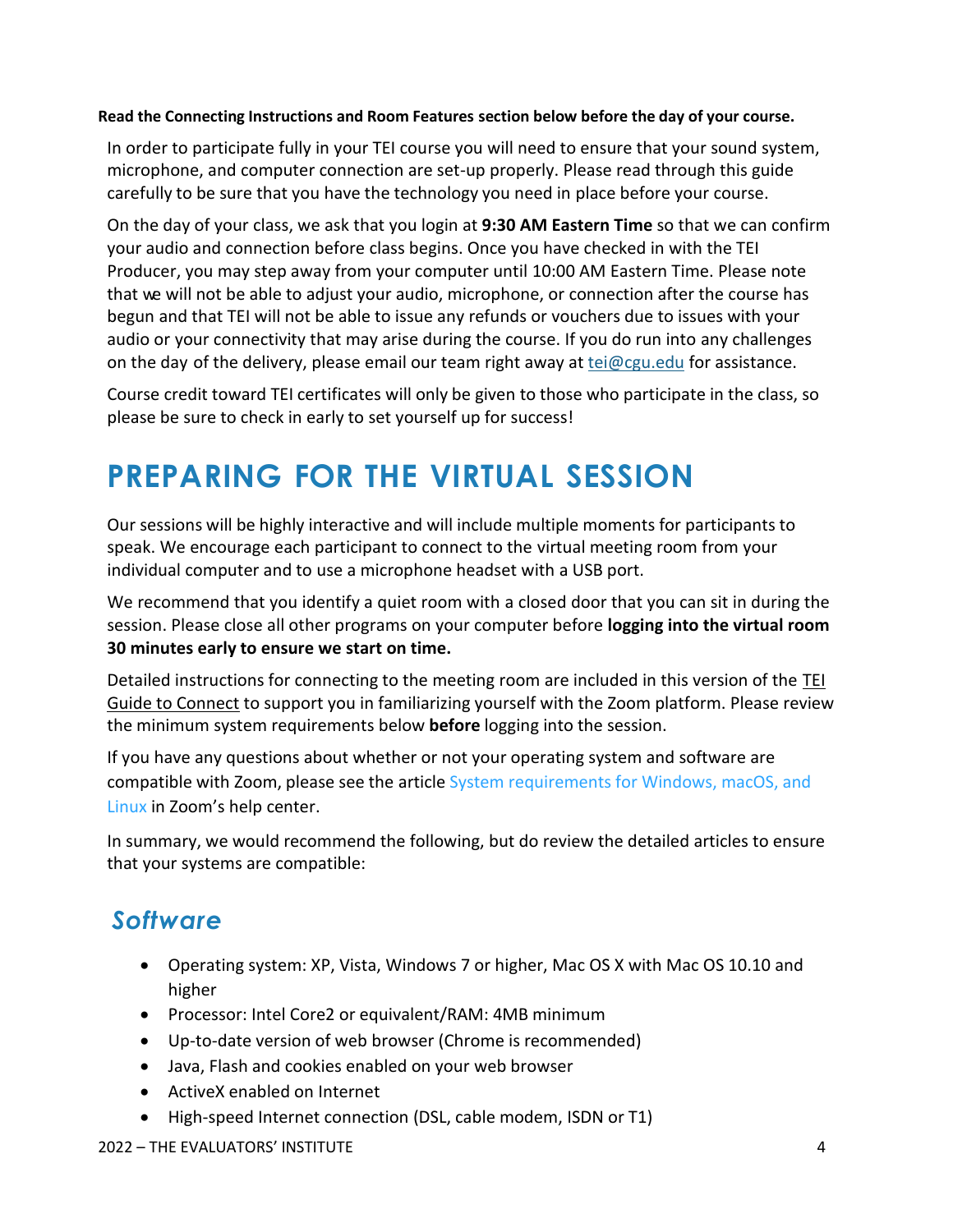# *Recommended Hardware/Physical Set-Up*

- Computer (tablets not recommended)
- Microphone headset with USB port connection
- Webcam
- Ethernet cable connection to internet source (Wi-Fi only recommended if you have a strong, stable, and reliable connection)
- Lamp or natural light to enable attendees to see your face on video
- Private room in a quiet space where you will not be interrupted (remember to silence all telephones and mobile devices)

If you have any questions related to the course technology, please do not hesitate to reach out to the TEI team at [tei@cgu.edu.](mailto:tei@cgu.edu)

# <span id="page-4-0"></span>**CONNECTING INSTRUCTIONS AND ROOM FEATURES**

### <span id="page-4-1"></span>*Before the Meeting*

- 1. [Click](https://zoom.us/test) on this link to run a quick diagnostic test on your internet connection.
- 2. Identify a working computer headset with a microphone. We recommend one with a USB connecting port.
- 3. Watch this [brief video](https://support.zoom.us/hc/en-us/articles/201362193-How-Do-I-Join-A-Meeting-) on how to connect to a virtual meeting.
- 4. Review the following instructions in their entirety. For more detailed information on connecting to a Zoom session, click [here.](https://support.zoom.us/hc/en-us/articles/201362193-How-Do-I-Join-A-Meeting-)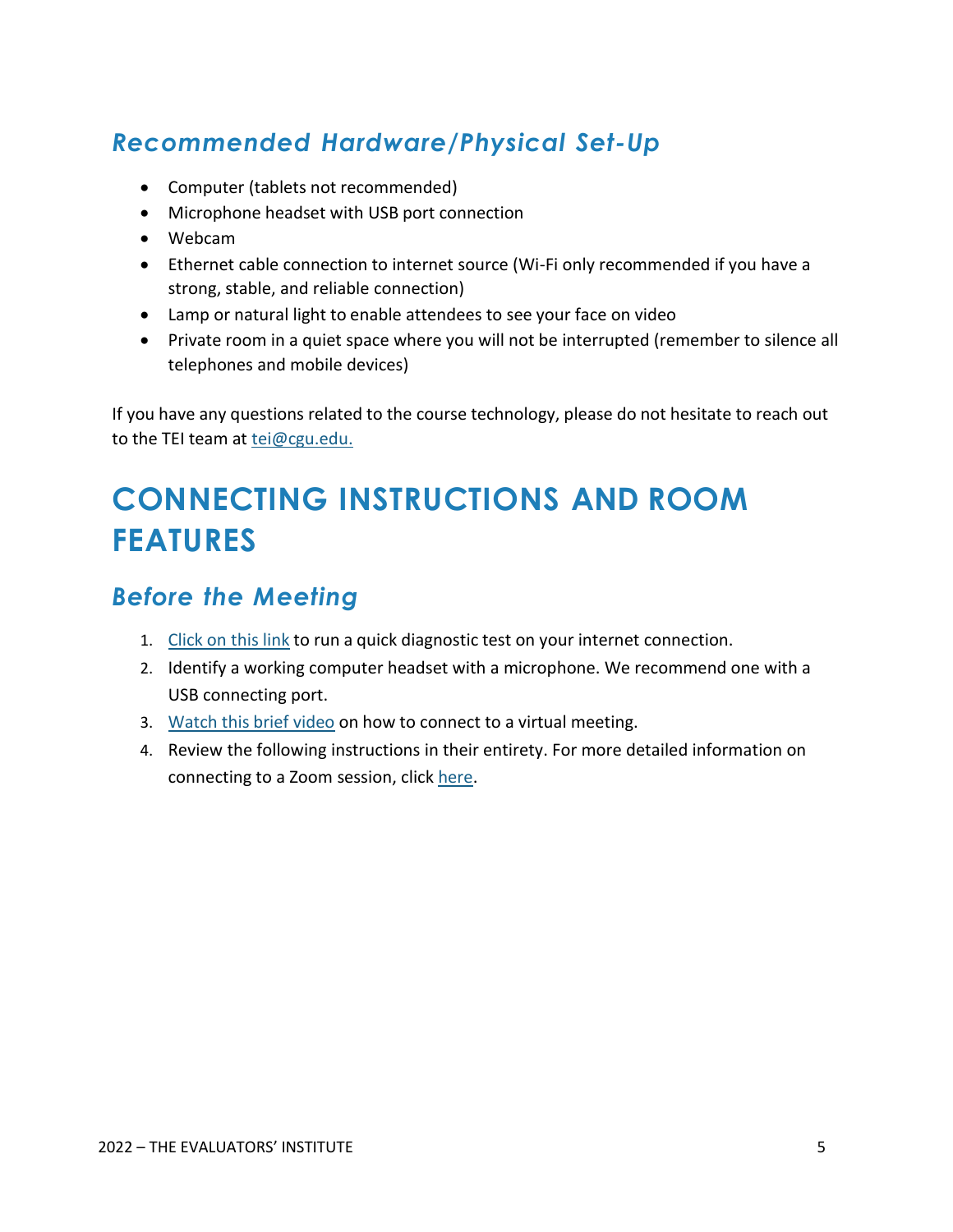# <span id="page-5-0"></span>*Joining the Meeting*

- **1.** Each virtual session will meet on a unique Zoom link. **Please click on the link found on your Canvas page to begin the session at 9:30 AM Eastern Time.**
- 2. You will be direct to download the Zoom Launcher to install the desktop application if you do not already have it downloaded. A zoomusLauncher.zip file will appear in your downloads folder.



- 3. Click on the file and follow the guidance to install the launcher. A dialogue box will appear stating, "ZoomusLauncher is an application downloaded from the Internet. Are you sure you want to open it?" Click "Open".
- 4. A larger Zoom meeting window will appear where you can select to join the Audio Conference. You will have three options for connecting your audio:
	- a. "Join by Phone"
	- b. "Join by Computer"
	- c. "Call Me"

# <span id="page-5-1"></span>*Joining Audio by Computer*

**This is the recommended option.** This option requires you to have a computer enabled with a speaker/microphone and is optimized by use of a headset.

- 1. From the Zoom Window, select "Join Audio Conference by Computer."
- 2. You will then enter into the meeting room where you will be off mute. You will be invited by the producer to test your



**TIP:** If you typically experience Internet connectivity issues, please plan to connect your audio via phone to reserve your Internet bandwidth for the visuals.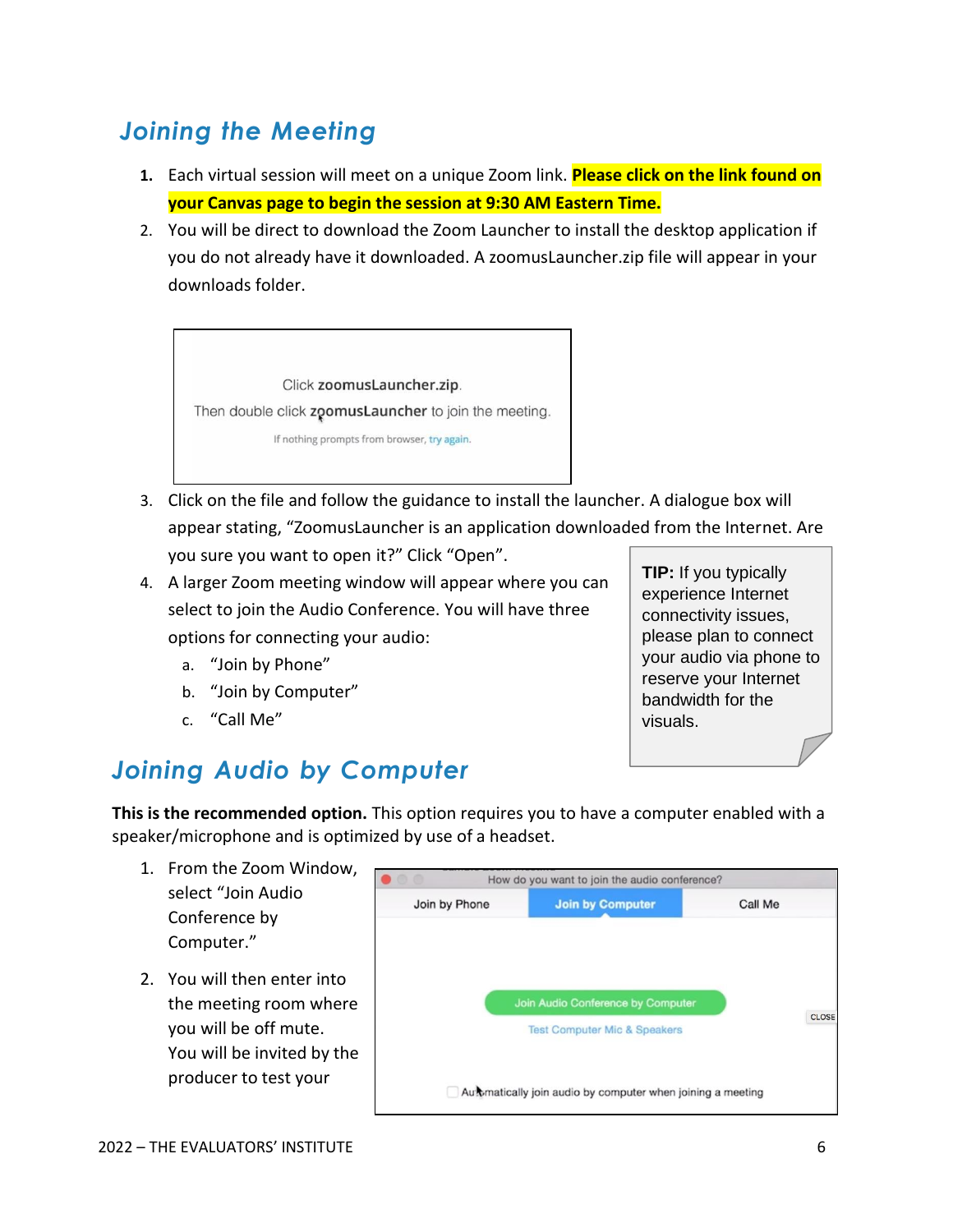sound by saying a quick hello.

3. Then, please remember to place yourself on mute by clicking once more on the microphone icon labelled "Mute", located on the bottom left corner of the screen.



### <span id="page-6-0"></span>*Joining Audio by Telephone*

#### **\*Please note that this option is provided through your computer connection. Please note that for this training we prefer that you log-on with your computers.**

You can join a Zoom meeting via teleconferencing/audio conferencing (using a traditional telephone). This is useful on occasions when:

- you do not have a microphone or speaker on your PC/Mac,
- you have limited bandwidth on your local Internet connection and are experiencing interruptions in sound quality, or
- you cannot connect to a network for video and VoIP/computer audio.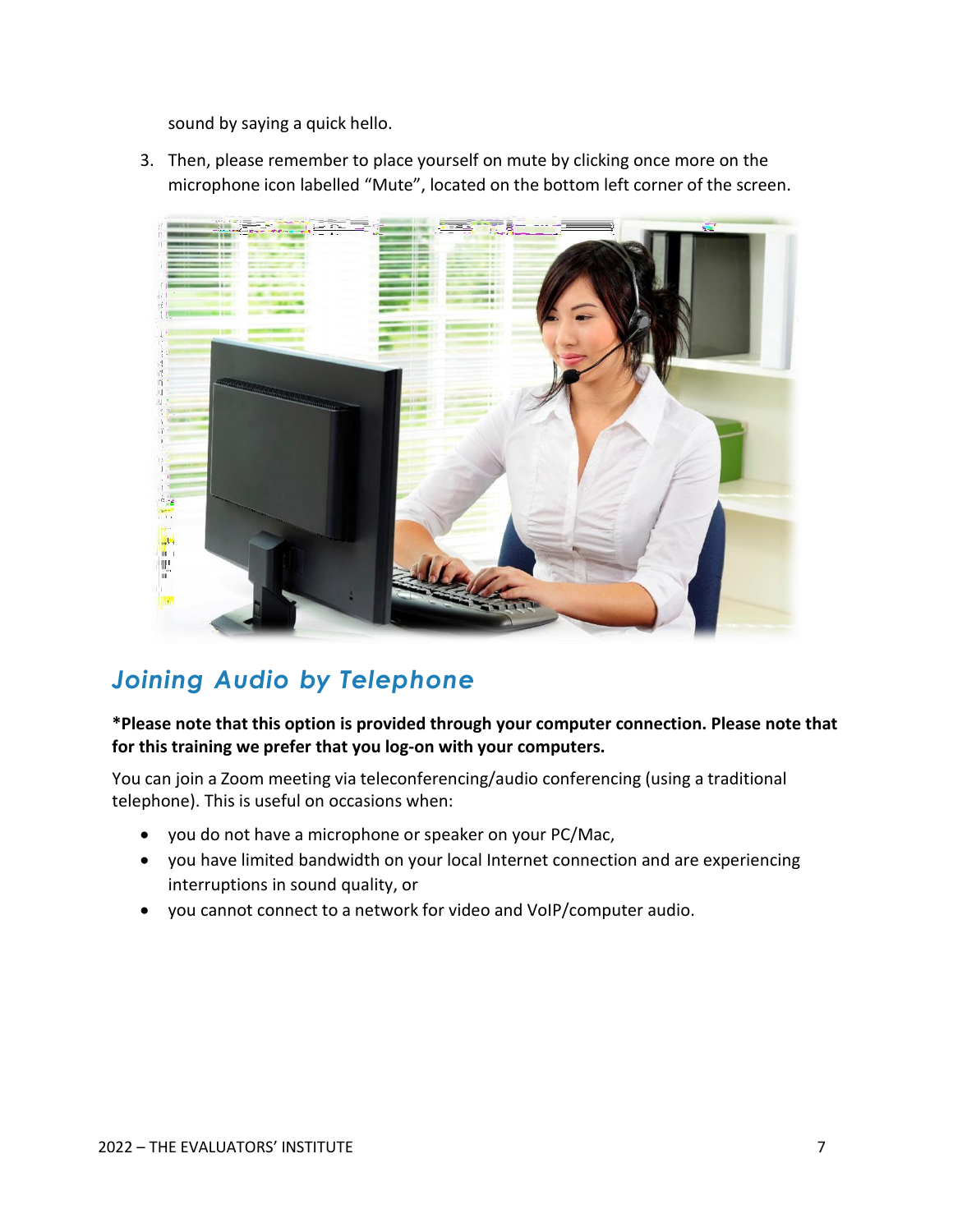1. From the Zoom Window, **click** Choose ONE of the audio conference options  $\times$ **"Phone Call"**  $\Box$  Computer Audio L' Phone Call **Call Me Join Audio Conference by Computer** Test Computer Mic & Speakers 2. Follow the instructions for dialing  $\Box$ in. Select the country you're  $942 -$  Dial:  $+44(0)203695008$ calling from in the flag menu if the Slovenia<br>Sauth Africa South Korea 300 South correct country is not already **Section** Sweden **E'S** Switzerland selected. C Turkey<br>United Arab See United Kingd<br>**Big** United States Choose ONE of the audio conference options  $\times$ 3. Using your telephone, dial one of **L'** Phone Call **C** Call Me Computer Audio the numbers provided. 4. Enter your 9-digit meeting ID,  $\boxed{44}$  v Dial: +1 415 762 9988 provided in the link to connect +1 646 568 7788 section and listed on the screen, Or +1 877 369 0926 (Toll Free) followed by #. Meeting ID: 747 416 814 Participant ID: 28 5. Enter your participant ID as listed on the screen, followed by #.  $\mathsf{Done}$ 

## <span id="page-7-0"></span>*Changing Your Audio Selection*

You have the option to change your audio selection at any time during the meeting. If you joined computer audio automatically, you can leave the computer audio and join by phone.